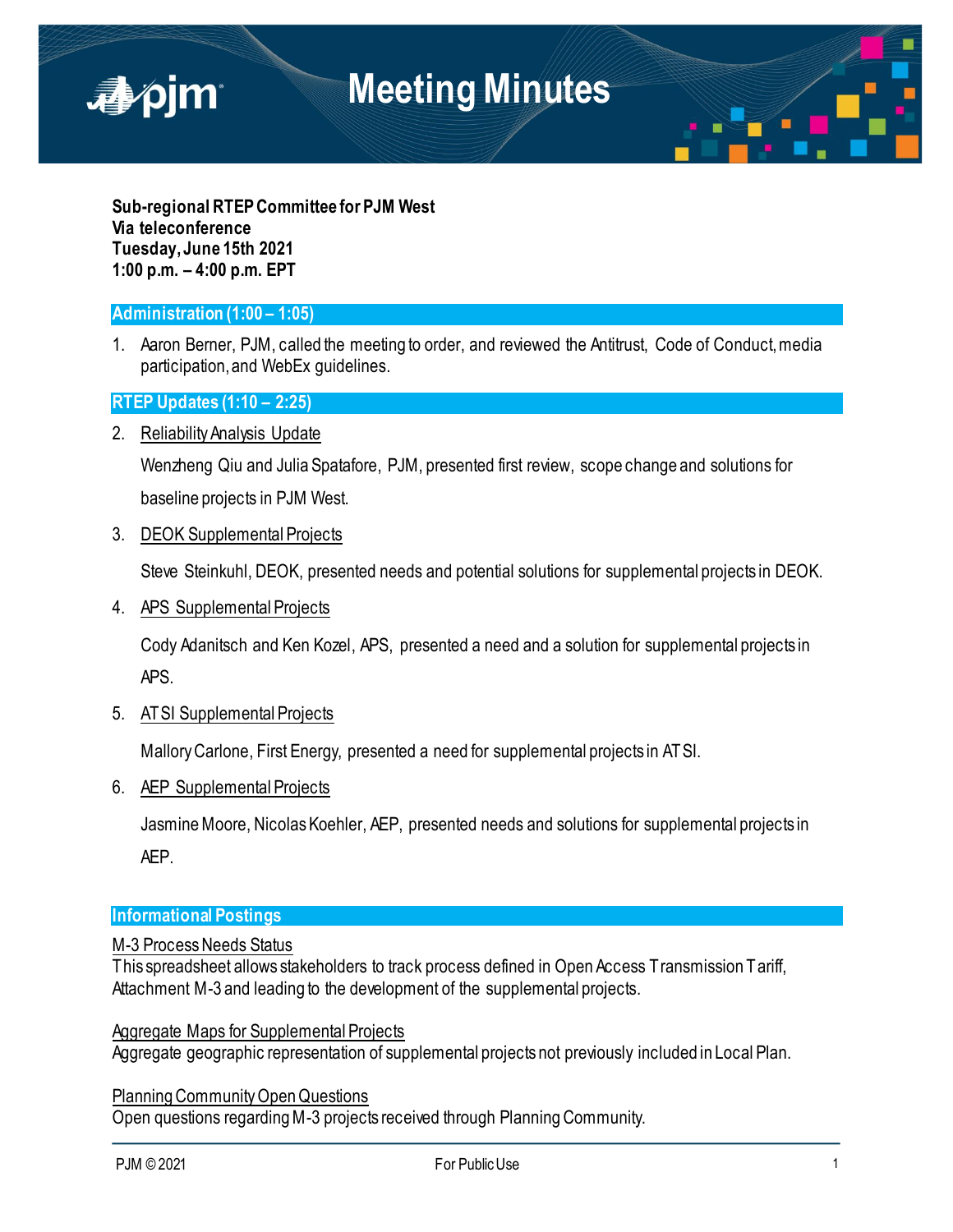

### M-3 Action Item List

M-3 action item list received through Planning Community, SRRTEP and TEAC meetings.

# **Future Meeting Dates**

| July 16, 2021      | 1:0 |
|--------------------|-----|
| August 16, 2021    | 1:0 |
| September 17, 2021 | 1:0 |
| October 15, 2021   | 1:0 |
| Nov ember 19, 2021 | 1:0 |
| December 17, 2021  | 1:0 |

- July 16, 2021 1:00 p.m. 4:00 p.m. Teleconference August 16, 2021 1:00 p.m. – 4:00 p.m. Teleconference September 17, 2021 1:00 p.m. – 17, 2021 1:00 p.m. – 4:00 p.m. – 4:00 p.m. Teleconference<br>
September 17, 2021 1:00 p.m. Teleconference Op.m. – 4:00 p.m.<br>
0 p.m. – 4:00 p.m. Teleconference is a set of the conference in the Teleconference is a set of the conference 0 p.m. – 4:00 p.m.<br>
0 p.m. – 4:00 p.m. Teleconference<br>
0 p.m. – 4:00 p.m. Teleconference 0 p.m. – 4:00 p.m.
	-

# **Attendance List**

| <b>Last Name</b> | <b>First Name</b> | Company                                    | <b>Sector</b>         |
|------------------|-------------------|--------------------------------------------|-----------------------|
| Horstmann        | John              | Dayton Power & Light Company (The)         | Transmission<br>Owner |
| <b>Mills</b>     | Paul              | Commonwealth Edison Company                | Transmission<br>Owner |
| Heitmeyer        | Chad              | AEP Appalachian Transmission Company, Inc. | Transmission<br>Owner |
| Aurely           | Marc              | <b>FirstEnergy Corporation</b>             | Transmission<br>Owner |
| <b>Bonifield</b> | Justin            | AEP Energy Partners, Inc.                  | Transmission<br>Owner |
| Ondayko          | <b>Brock</b>      | AEP Appalachian Transmission Company, Inc. | Transmission<br>Owner |
| Thomas           | Amber             | Exelon Business Services Company, LLC      | Transmission<br>Owner |
| Taylor           | Robert            | Exelon Business Services Company, LLC      | Transmission<br>Owner |
| Marchewka        | Grant             | <b>FirstEnergy Corporation</b>             | Transmission<br>Owner |
| Mason            | Julie             | Duke Energy Ohio, Inc.                     | Transmission<br>Owner |
| Regner           | Ronald            | <b>Commonwealth Edison Company</b>         | Transmission<br>Owner |
| Koepplinger      | Alexandria        | Michigan Public Service Commission         | None                  |
| Swain            | <b>Brian</b>      | AEP Energy Partners, Inc.                  | Transmission<br>Owner |
| Dugan            | Chuck             | East Kentucky Power Cooperative, Inc.      | Transmission<br>Owner |
| <b>McGlynn</b>   | Paul              | PJM Interconnection, LLC                   | None                  |
| Hozempa          | Lawrence          | <b>FirstEnergy Corporation</b>             | Transmission<br>Owner |
| Dolan            | Ryan              | Dayton Power & Light Company (The)         | Transmission<br>Owner |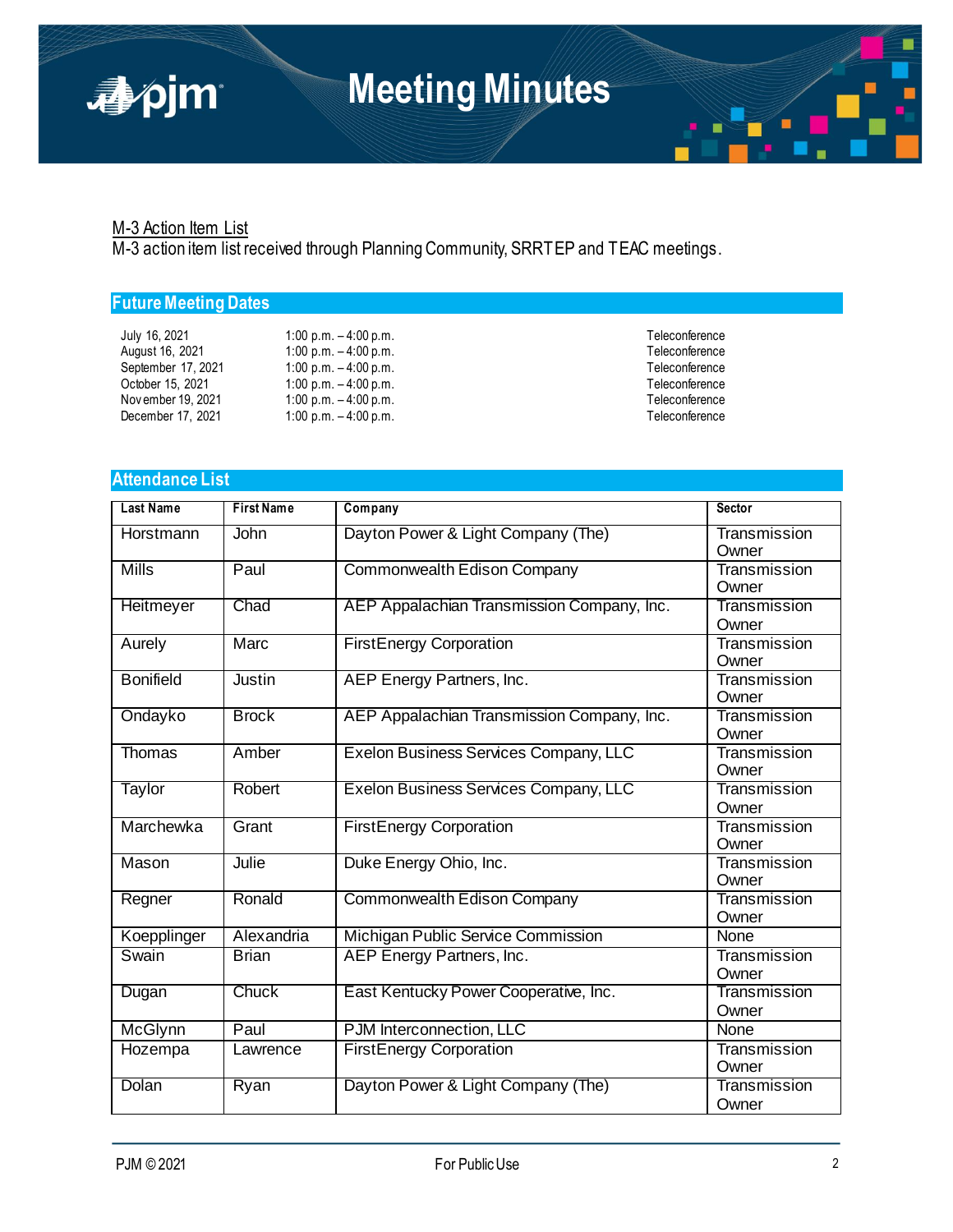

# **Meeting Minutes**

| Carlone        | Mallory        | <b>FirstEnergy Corporation</b>                   | Transmission                   |
|----------------|----------------|--------------------------------------------------|--------------------------------|
|                |                |                                                  | Owner                          |
| Alian          | Gian           | Dusquesne Light Company                          | Transmission                   |
|                |                |                                                  | Owner                          |
| <b>Burnett</b> | William        | AEP Appalachian Transmission Company, Inc.       | Transmission                   |
|                |                |                                                  | Owner                          |
| Koehler        | <b>Nicolas</b> | AEP Indiana-Michigan Transmission Company,       | Transmission                   |
|                |                | Inc.                                             | Owner                          |
| Moore          | Jasmine        | AEP Ohio Transmission Company, Inc.              | Transmission<br>Owner          |
| Hassay         | Michael        | Dayton Power & Light Company (The)               | Transmission                   |
|                |                |                                                  | Owner                          |
| Schrecengost   | Tyler          | <b>FirstEnergy Corporation</b>                   | Transmission<br>Owner          |
| Silwa          | Stanley        | PJM Interconnection, LLC                         | None                           |
| Lyakhovich     | Leonid         | <b>Public Service Electric &amp; Gas Company</b> | Transmission                   |
|                |                |                                                  | Owner                          |
| Wilson         | Ben            | <b>Ohio Edison Company</b>                       | Transmission                   |
| Hanser         | Erik           |                                                  | Owner<br><b>None</b>           |
|                |                | Michigan Public Service Commission               |                                |
| <b>Bilash</b>  | Jason          | PJM Interconnection, LLC                         | None                           |
| Steinkuhl      | <b>Steve</b>   | <b>Duke Energy Business Services LLC</b>         | Transmission<br>Owner          |
| Nguyen         | John           | Northern Virginia Electric Cooperative           | Electric<br>Distributor        |
| Christopher    | Mahila         | Public Utilities Commission of Ohio (The)        | None                           |
| Westendorf     | Alex           | Commonwealth Edison Company                      | Transmission                   |
|                |                |                                                  | Owner                          |
| Kozel          | Kenneth        | Duke Energy Carolinas, LLC                       | <b>Other Supplier</b>          |
| <b>Berner</b>  | Aaron          | PJM Interconnection, LLC                         | None                           |
| Foladare       | Kenneth        | Geenex Solar LLC                                 | Generation<br>Owner            |
| Laios          | <b>Takis</b>   | AEP Appalachian Transmission Company, Inc.       | Transmission                   |
|                |                |                                                  | Owner                          |
| <b>Schmitt</b> | Tom            | <b>FirstEnergy Corporation</b>                   | Transmission                   |
|                |                |                                                  | Owner                          |
| Smyda          | Ashley         | <b>FirstEnergy Corporation</b>                   | Transmission                   |
|                |                |                                                  | Owner                          |
| <b>Bradley</b> | Nathan         | East Kentucky Power Cooperative, Inc.            | <b>Transmission</b><br>Owner   |
| <b>Stern</b>   | Alexander      | Public Service Electric & Gas Company            | Transmission                   |
|                | (Alex)         |                                                  | Owner                          |
| Adanitsch      | Cody           | <b>FirstEnergy Corporation</b>                   | Transmission                   |
|                |                |                                                  | Owner                          |
| Salem          | Jay            | Pennsylvania Electric Company                    | Electric<br><b>Distributor</b> |
| Lousos         | Alexandros     | <b>AMP Transmission, LLC</b>                     | Transmission                   |
|                |                |                                                  | Owner                          |
| Qiu            | Wenzheng       | PJM Interconnection, LLC                         | None                           |
|                |                |                                                  |                                |